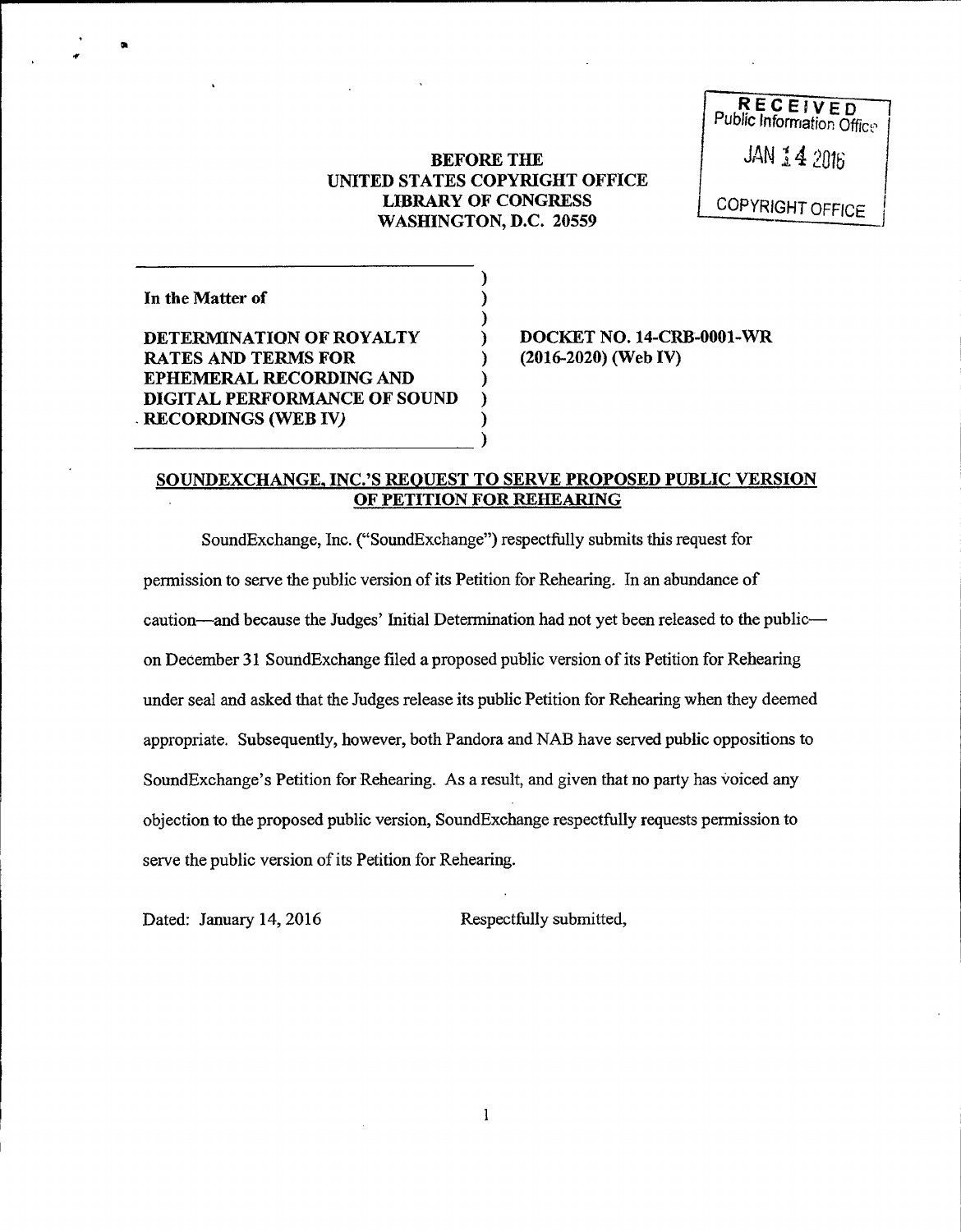# CERTIFICATE OF SERVICE

I hereby certify that on January 14, 2016, I caused a copy of the foregoing [NR] —

# SOUNDEXCHANGE, INC.'S REQUEST TO SERVE PROPOSED PUBLIC VERSION

OF PETITION FOR REHEARING to be served via electronic mail and first-class, postage

prepaid, United States mail, addressed as follows:

| Kurt Hanson<br>AccuRadio, LLC<br>65 E. Wacker Place, Suite 930<br>Chicago, IL 60601<br>kurt@accuradio.com<br>Telephone: (312) 284-2440<br>Facsimile: (312) 284-2450<br>AccuRadio, LLC                                                                                               | George D. Johnson, an individual<br>d.b.a. Geo Music Group<br>23 Music Square East, Suite 204<br>Nashville, TN 37203<br>E-mail: george@georgejohnson.com<br>Telephone: (615) 242-9999<br>George D. Johnson (GEO), an individual and<br>digital sound recording copyright creator d.b.a.<br>Geo Music Group          |
|-------------------------------------------------------------------------------------------------------------------------------------------------------------------------------------------------------------------------------------------------------------------------------------|---------------------------------------------------------------------------------------------------------------------------------------------------------------------------------------------------------------------------------------------------------------------------------------------------------------------|
| Kevin Blair<br><b>Brian Gantman</b><br><b>Educational Media Foundation</b><br>5700 West Oaks Boulevard<br>Rocklin, CA 95765<br>kblair@kloveair1.com<br>bgantman@kloveair1.com<br>Telephone:<br>$(916)$ 251-1600<br>Facsimile: (916) 251-1731<br><b>Educational Media Foundation</b> | Donna K. Schneider<br>Associate General Counsel, Litigation & IP<br>iHeartMedia, Inc.<br>200 E. Basse Rd.<br>San Antonio, TX 78209<br>DonnaSchneider@iheartmedia.com<br>Telephone: (210) 832-3468<br>Facsimile: (210) 832-3127<br>iHeartMedia, Inc.                                                                 |
| <b>Frederick Kass</b><br>Intercollegiate Broadcasting System, Inc. (IBS)<br>367 Windsor Highway<br>New Windsor, NY 12553-7900<br>ibs@ibsradio.org<br>ibshq@aol.com<br>Telephone: (845) 565-0003<br>Facsimile: (845) 565-7446<br>Intercollegiate Broadcasting System, Inc. (IBS)     | Russ Hauth, Executive Director<br>Harv Hendrickson, Chairman<br>3003 Snelling Avenue, North<br>Saint Paul, MN 55113<br>russh@salem.cc<br>hphendrickson@unwsp.edu<br>Telephone: (651) 631-5000<br>Facsimile: (651) 631-5086<br>National Religious Broadcasters<br>NonCommercial Music License Committee<br>(NRBNMLC) |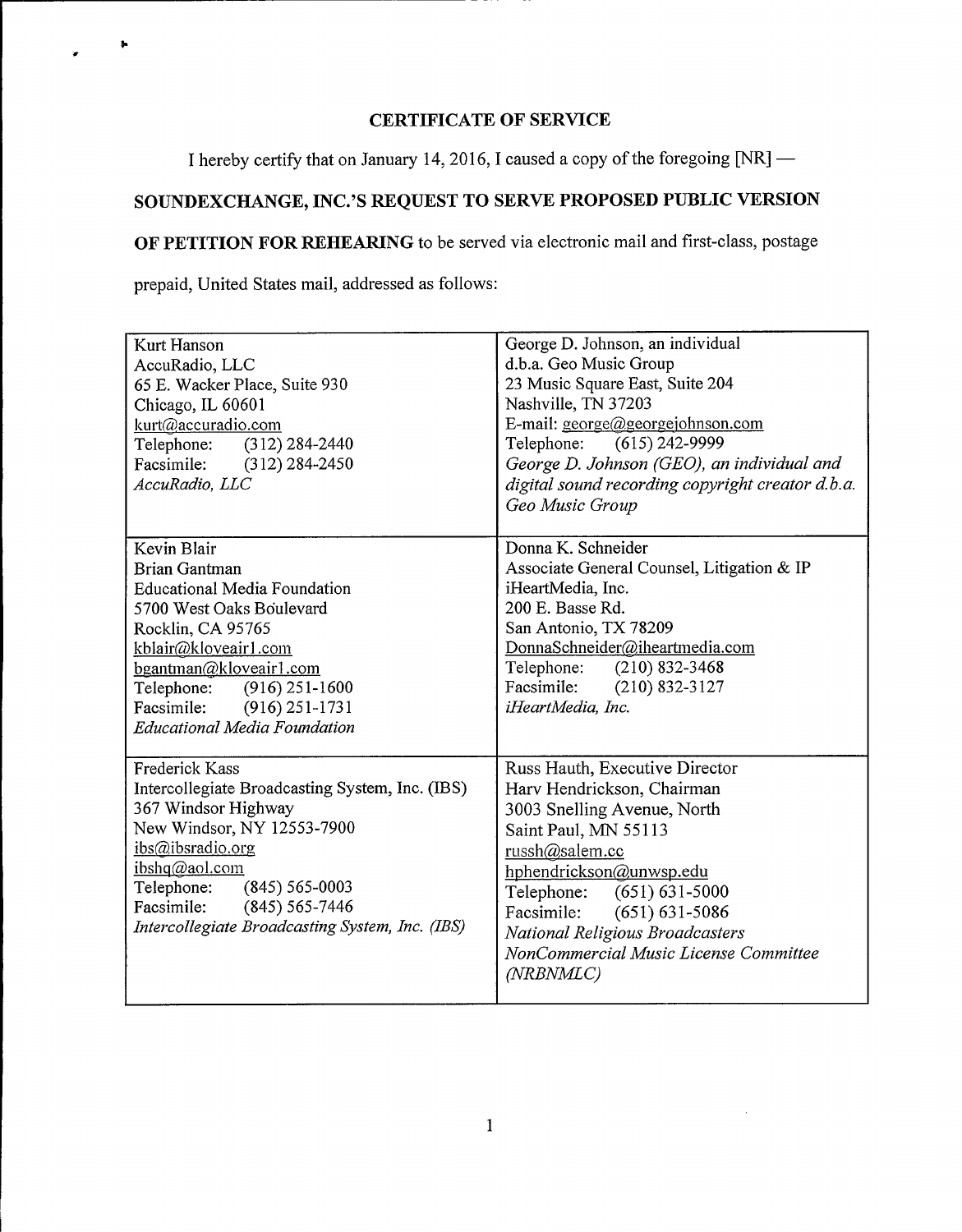| Gregory A. Lewis<br>National Public Radio, Inc.<br>1111 North Capital Street, NE<br>Washington, DC 20002<br>glewis@npr.org<br>Telephone:<br>$(202)$ 513-2050<br>Facsimile:<br>$(202)$ 513-3021<br>National Public Radio, Inc. (NPR)                                                          | Patrick Donnelly<br>Sirius XM Radio, Inc.<br>1221 Avenue of the Americas<br>36th Floor<br>New York, NY 10020<br>patrick.donnelly@siriusxm.com<br>Telephone:<br>$(212)$ 584-5100<br>Facsimile:   (212) 584-5200<br>Sirius XM Radio Inc.                                                                                                                         |  |
|----------------------------------------------------------------------------------------------------------------------------------------------------------------------------------------------------------------------------------------------------------------------------------------------|----------------------------------------------------------------------------------------------------------------------------------------------------------------------------------------------------------------------------------------------------------------------------------------------------------------------------------------------------------------|--|
| Cynthia Greer<br>Sirius XM Radio, Inc.<br>1500 Eckington Place, NE<br>Washington, DC 20002<br>cynthia.greer@siriusxm.com<br>Telephone: (202) 380-1476<br>Facsimile:<br>(202) 380-4592<br>Sirius XM Radio Inc.                                                                                | Christopher Harrison<br>Pandora Media, Inc.<br>2101 Webster Street, Suite 1650<br>Oakland, CA 94612<br>charrison@pandora.com<br>Telephone: $(510) 858-3049$<br>Facsimile: $(510)$ 451-4286<br>Pandora Media, Inc.                                                                                                                                              |  |
| David Oxenford<br>WILKINSON BARKER KNAUER, LLP<br>1800 M Street, NW, Suite 800N<br>Washington, DC 20036<br>doxenford@wbklaw.com<br>Telephone: (202) 383-3337<br>$(202)$ 783-5851<br>Facsimile:<br>Counsel for Educational Media Foundation and<br>National Association of Broadcasters (NAB) | Jeffrey J. Jarmuth<br>Law Offices of Jeffrey J. Jarmuth<br>34 E. Elm Street<br>Chicago, IL 60611-1016<br>Telephone: (312) 335-9933<br>Facsimile: (312) 822-1010<br>Jeff.jarmuth@jarmuthlawoffices.com<br>Counsel for AccuRadio, LLC                                                                                                                            |  |
| William Malone<br>40 Cobbler's Green<br>205 Main Street<br>New Canaan, CT 06840<br>Malone@ieee.org<br>Telephone:<br>$(203)$ 966-4770<br>Counsel for Harvard Radio Broadcasting Co.,<br>Inc. (WHRB) and Intercollegiate Broadcasting<br>System, Inc. (IBS)                                    | Bruce Joseph, Karyn Ablin<br>Michael Sturm, Jillian Volkmar<br>WILEY REIN LLP<br>1776 K Street, NW<br>Washington, DC 20006<br>bjoseph@wileyrein.com<br>kablin@wileyrein.com<br>msturm@wileyrein.com<br>JVolkmar@wileyrein.com<br>Telephone:<br>$(202)$ 719-7000<br>Facsimile:<br>$(202)$ 719-7049<br>Counsel for National Association of Broadcasters<br>(NAB) |  |

Ķ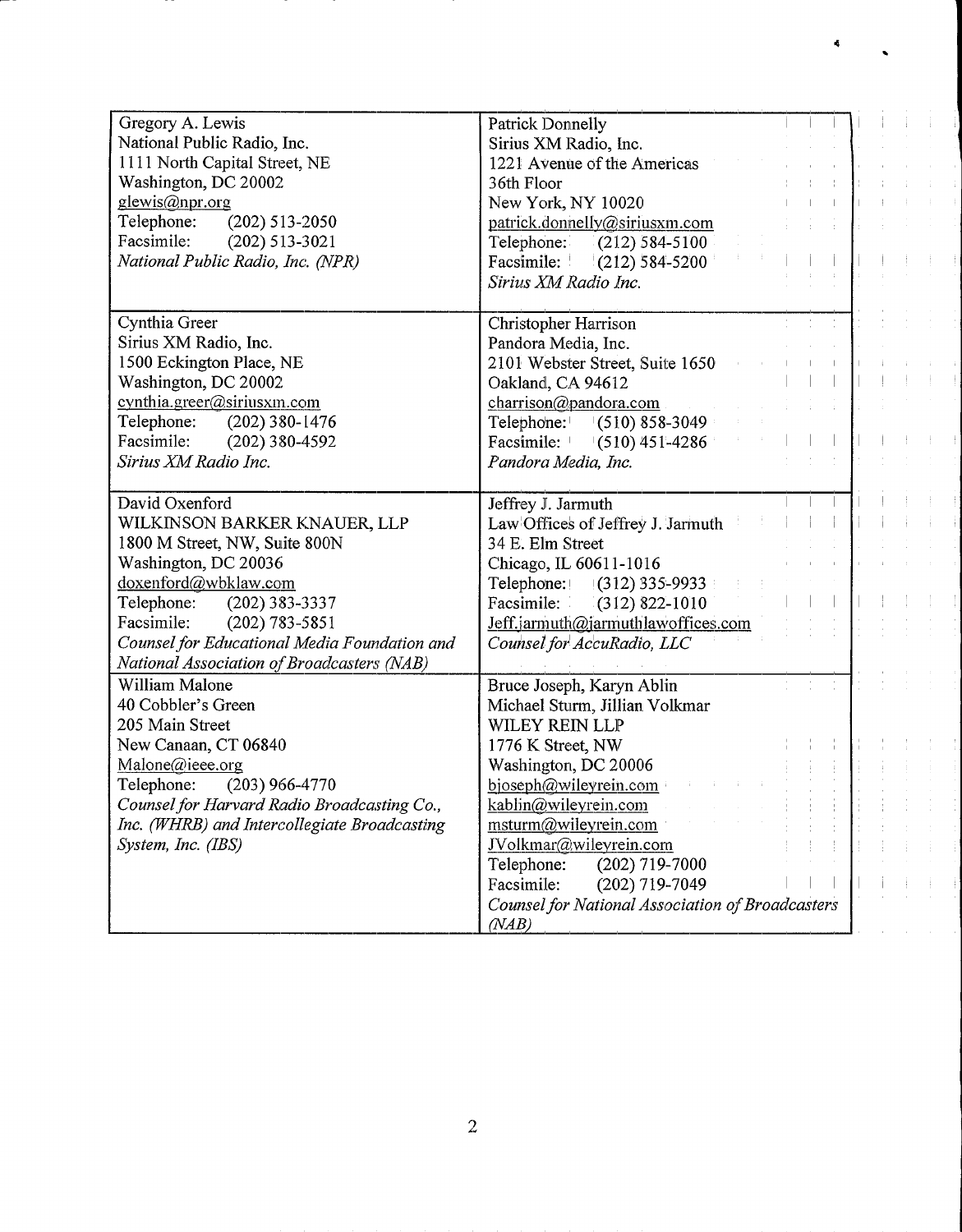| Kenneth L. Steinthal, Joseph R. Wetzel        | Mark Hansen, John Thorne                           |
|-----------------------------------------------|----------------------------------------------------|
| Ethan Davis                                   | Evan Leo, Scott Angstreich, Kevin Miller, Caitlin  |
| KING & SPALDING LLP                           | Hall, Igor Helman, Leslie Pope, Matthew Huppert    |
| 101 Second Street, Suite 2300                 | KELLOGG, HUBER, HANSEN, TODD,                      |
| San Francisco, CA 94105                       | EVANS & FIGEL, P.L.L.C.                            |
| ksteinthal@kslaw.com                          | 1615 M Street, NW, Suite 400                       |
| jwetzel@kslaw.com                             | Washington, DC 20036                               |
| edavis@kslaw.com                              | Mhansen@khhte.com                                  |
| Telephone: (415) 318-1200                     | Jthorne@khhte.com                                  |
| Facsimile:<br>$(415)$ 318-1300                | eleo@khhte.com                                     |
| Counsel for National Public Radio, Inc. (NPR) | sangstreich@khhte.com                              |
|                                               | kmiller@khhte.com                                  |
|                                               | chall@khhte.com                                    |
|                                               | ihelman@khhte.com                                  |
|                                               | lpope@khhte.com                                    |
|                                               | mhuppert@khhte.com                                 |
|                                               | Telephone: (202) 326-7900                          |
|                                               | Facsimile: (202) 326-7999                          |
|                                               | Counsel iHeartMedia, Inc.                          |
|                                               | Karyn Ablin                                        |
| R. Bruce Rich, Todd Larson                    | Jennifer Elgin                                     |
| Sabrina Perelman, Benjamin E. Marks           | WILEY REIN LLP                                     |
| WEIL, GOTSHAL & MANGES LLP                    |                                                    |
| 767 Fifth Avenue                              | 1776 K St. N.W.                                    |
| New York, NY 10153                            | Washington, DC 20006                               |
| r.bruce.rich@weil.com                         | kablin@wileyrein.com                               |
| todd.larson@weil.com                          | jelgin@wileyrein.com                               |
| sabrina.perelman@weil.com                     | Telephone: (202) 719-7000                          |
| benjamin.marks@weil.com                       | Facsimile: (202) 719-7049                          |
| Telephone:<br>$(212)$ 310-8170                | <b>Counsel for National Religious Broadcasters</b> |
| Facsimile:<br>$(212)$ 310-8007                | NonCommercial Music License Committee              |
| Counsel for Pandora Media, Inc.               | (NRBNMLC)                                          |
| Jacob B. Ebin                                 | Gary R. Greenstein                                 |
| WEIL, GOTSHAL & MANGES LLP                    | WILSON SONSINI GOODRICH & ROSATI                   |
| 767 Fifth Avenue                              | 1700 K Street, NW, 5th Floor                       |
| New York, NY 10153                            | Washington, DC 20006                               |
| jacob.ebin@weil.com                           | ggreenstein@wsgr.com                               |
| Telephone:<br>$(212)$ 310-8516                | Telephone:<br>$(202)$ 973-8849                     |
| Facsimile:<br>$(212)$ 310-8007                | Facsimile:<br>$(202)$ 973-8899                     |
| Counsel for Pandora Media Inc.                | Counsel for Pandora Media Inc.                     |
| Paul Fakler                                   | Martin F. Cunniff                                  |
| Arent Fox LLP                                 | Jackson D. Toof                                    |
| 1675 Broadway                                 | Arent Fox LLP                                      |
| New York, NY 10019                            | 1717 K Street, N.W.                                |
| Paul.Fakler@arentfox.com                      | Washington, D.C. 20006-5344                        |
| Telephone: (212) 484-3900                     | Martin.Cunniff@arentfox.com                        |
| Fax: (212) 484-3990                           | Jackson.Toof@arentfox.com                          |
| Counsel for Sirius XM Radio Inc.              | Telephone: (202) 857-6000                          |
|                                               | Fax: (202) 857-6395                                |
|                                               | Counsel for Sirius XM Radio Inc.                   |

 $\frac{1}{2} \left( \frac{1}{2} \right)^{\frac{1}{2}}$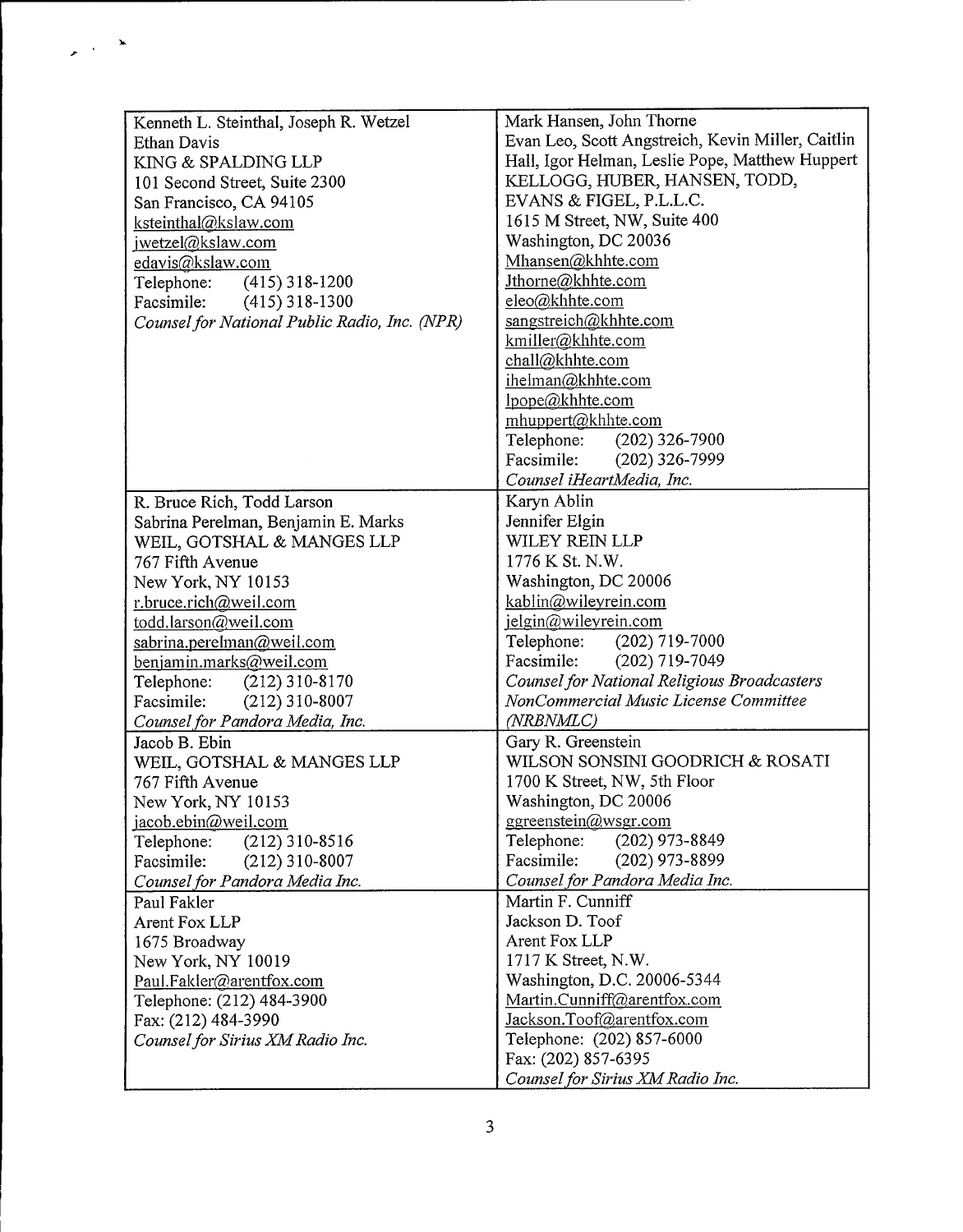| Antonio E. Lewis  |                                                                                                                                                                                                                                                                                                                                               |                                               |
|-------------------|-----------------------------------------------------------------------------------------------------------------------------------------------------------------------------------------------------------------------------------------------------------------------------------------------------------------------------------------------|-----------------------------------------------|
|                   |                                                                                                                                                                                                                                                                                                                                               |                                               |
|                   |                                                                                                                                                                                                                                                                                                                                               |                                               |
|                   |                                                                                                                                                                                                                                                                                                                                               |                                               |
|                   |                                                                                                                                                                                                                                                                                                                                               |                                               |
| Fax: 704-503-2622 |                                                                                                                                                                                                                                                                                                                                               |                                               |
|                   |                                                                                                                                                                                                                                                                                                                                               |                                               |
|                   |                                                                                                                                                                                                                                                                                                                                               |                                               |
|                   |                                                                                                                                                                                                                                                                                                                                               |                                               |
|                   |                                                                                                                                                                                                                                                                                                                                               |                                               |
|                   |                                                                                                                                                                                                                                                                                                                                               |                                               |
|                   |                                                                                                                                                                                                                                                                                                                                               |                                               |
|                   |                                                                                                                                                                                                                                                                                                                                               |                                               |
|                   |                                                                                                                                                                                                                                                                                                                                               |                                               |
|                   |                                                                                                                                                                                                                                                                                                                                               |                                               |
|                   |                                                                                                                                                                                                                                                                                                                                               |                                               |
|                   |                                                                                                                                                                                                                                                                                                                                               |                                               |
|                   | King & Spalding, LLP<br>100 N. Tryon Street, Suite 3900<br>Charlotte, NC 28202<br>Tel: 704-503-2583<br>E-Mail: alewis@kslaw.com<br>Steven R. Englund<br>Jenner & Block LLP<br>1099 New York Ave., N.W.<br>Washington, D.C. 20001<br>Tel.: 202-639-6000<br>Fax: 201-639-6066<br>E-Mail: senglund@jenner.com<br>Counsel for SoundExchange, Inc. | Counsel for National Public Radio, Inc. (NPR) |

'uk.448

Martha Larraondo-Klipper

÷,